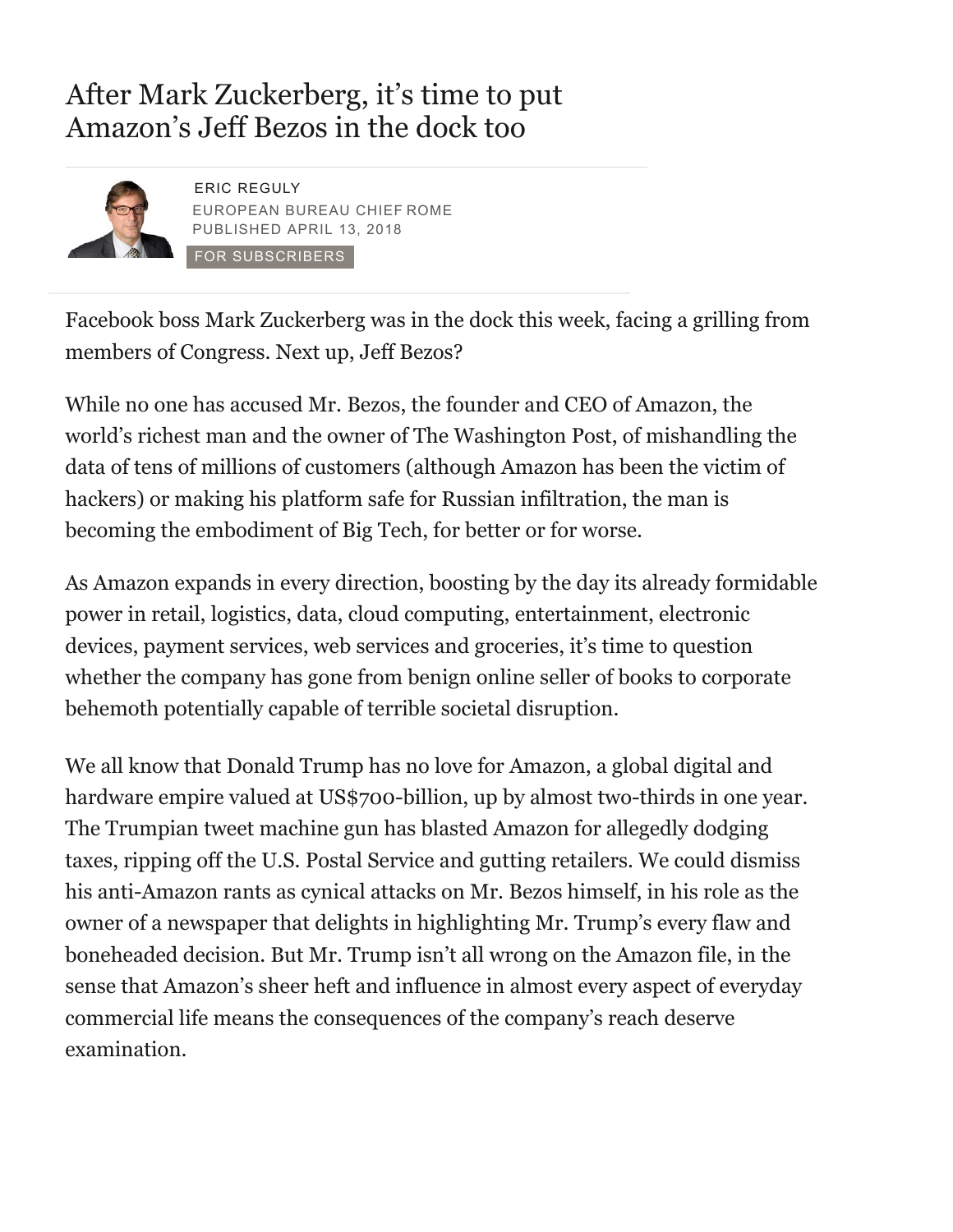

Jeff Bezos and Donald Trump. MANDEL NGAN/GETTY IMAGES

Already, society is seeing some of the negative effects of Amazon's relentless expansion. Last year, it delivered five billion packages worldwide through its premium Prime service alone. They came in cardboard boxes that were thrown away or had to be recycled, mostly at taxpayer expense. Amazon delivers those packages by truck to your door. As home deliveries soar, so too will road congestion and pollution spewed from the trucks.

Whether or not you are an Amazon customer, you are already paying the price for its phenomenal success.

At the same time, Amazon, which may soon surpass Apple as the world's most valuable company, has the chutzpah to hold a municipal shakedown competition to find a spot suitable for its second headquarters. Cities across the United States and Canada, some with rotted bridges and schools and potholed streets, are trying to attract Amazon by offering lavish tax breaks (New Jersey offered US\$7-billion incentives if Amazon were to pick Newark). Amazon's popularity has been bad news for traditional retailers. Many are dying. One investment firm publishes a "Death by Amazon" list of the retailers suffering the most from Amazon's onslaught: Macy's trades at less than half its 2015 high; Sears Canada has gone bankrupt and so has Toys R Us.